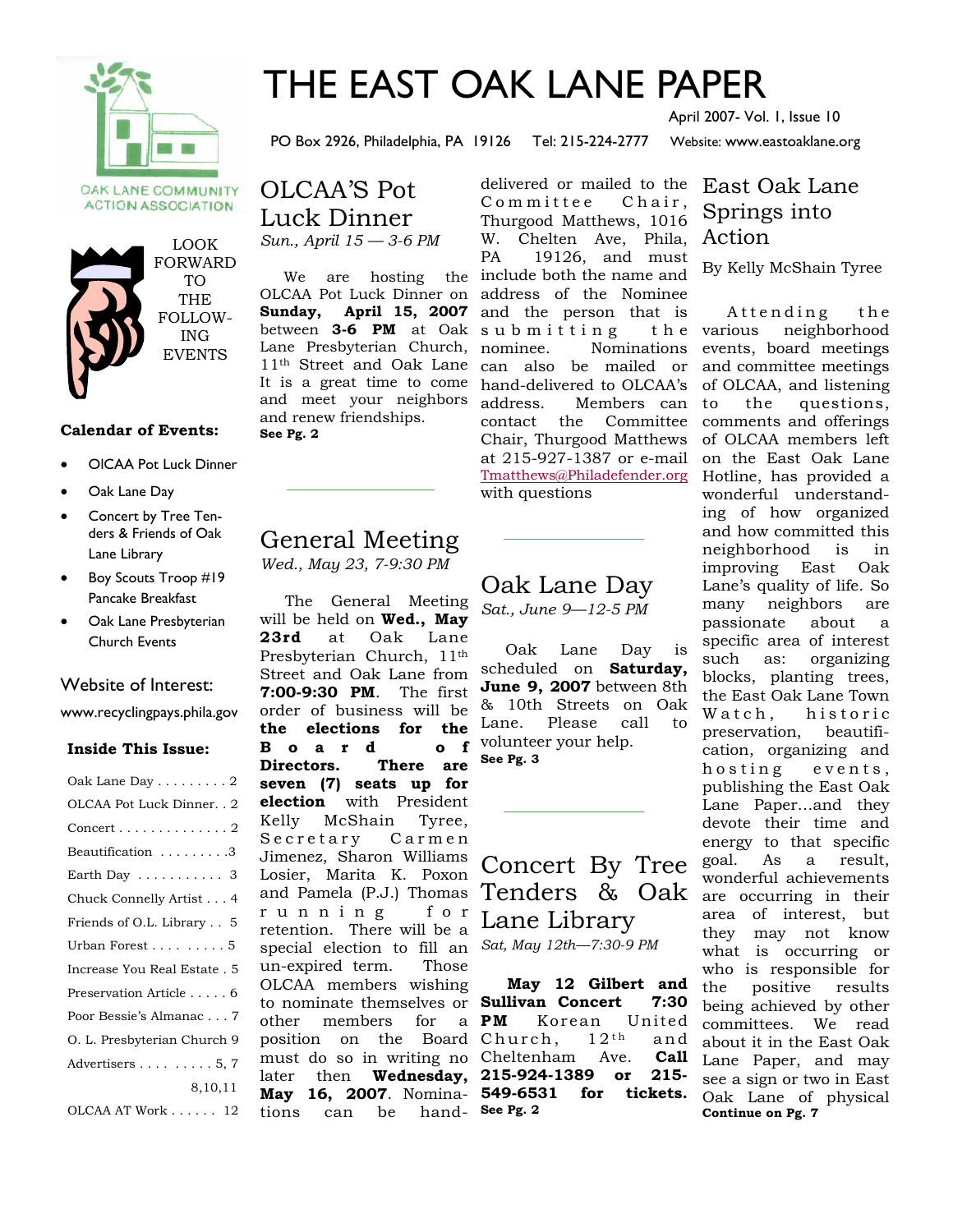### OAK LANE DAY ! We Need You! *Sat, June 9, 2007*

**CHANGE:** This year's **Oak Lane Day** will be held on **Saturday, June 9, 2007, 12:00 P.M. to 5:00 P.M.**, between 8th and 10th Streets on Oak Lane Ave. (rain date Sunday, June 10 2007). Please join us for a "Victorian Stroll Through East Oak Lane," which will be this years theme. Enjoy a "Victorian" style tea party, musical entertainment, games, white elephant table, arts and crafts **VENDORS** demonstrations, food, vendors and much more.

 We need YOU! Volunteers of all ages are needed to make this happen. We need committee members, vendors, entertainers, and food as well as monetary donations to make this event a complete success. We will also be accepting white elephant items .

#### **ENTERTAINMENT COM-MITTEE**

 *Wanted*: Jugglers, Storytellers, Magicians, Face Painters, Dancers, Musicians and any other family entertainment. Share your unique talents by volunteering to help make this year's event- "A Victorian Stroll through East Oak Lane" a huge success. Donate at least 2 hours or more on Sat., June 9, 2007 (rain date Sun., June 10, 2007) please call the Hotline at **215-224-2777** and press box **#5** to leave a message.

#### **FOOD COMMITTEE**

 *Wanted***:** Volunteers to

barbeque, bake, serve and also make specialty dishes, which will be sold at the Luck Dinner event.

#### **PLEASE NOTE DATE DECORATION COMMITTEE**

 *Wanted:* Volunteers are needed to help decorate this event. This is an opportunity for the creative. There is a job for everyone. Tables and chairs will need to be set up and broken down. For those of you with minimal time, early morning set up (approx. 1 hr) or afternoon break down (approx. 1hr) is available.

 *Wanted:* A volunteer supervisor for vending activities. Merchants, craftsmen/craftswomen, artist, government and non-profit services are needed. No food vendors please! The cost for each table will be \$25 for non-profit use and \$35.00 for vendors. For more information and pricing please contact the OLCAA Hotline **215-224- 2777.** 

#### **PUBLICITY**

 *Wanted:* Volunteers to design flyers, circulate flyers, hang posters, write news releases and more. If this is your talent please contact us.

 Remember, this is an opportunity for everyone to participate. If you have any questions, please don't hesitate to call the OLCAA Hotlne. Come out and join the fun on **June 9th**.

REMEMBER — All East Oak Laners, are needed. That means you!!!

OLCAA Pot Apr 15, 2007 By Evelyn Jones Pot Luck Chairperson

Hello Neighbors,

 Just a reminder, the Pot Luck Dinner is around the corner.

 See you at the Pot Luck Dinner on *Sunday, April 15, 3-6 PM* at the *Oak Lane Presbyterian Church, 11th & Oak Lane.* Come join your neighbors and friends for an enjoyable evening.

 Just remember to make and share your favorite dish (for eight).

- try to win one of many door prizes,
- take the opportunity to bid on wonderful items at the silent auction,
- meet and greet candidates that are running for local, city and state offices,
- vote on the design of our next community tee shirt,
- receive community hours for volunteering (for students)

 For us to better manage the dishes that will be brought, please call the OLCAA Hotline at **215-224-2777.** Please leave your name and number and what you will be bringing. Please have your dish as ready to serve as possible. We can't wait to see you. Thanks in advance for your participation in what is sure to be a great evening for all.

Concert - May 12, 2007 By Charles Phillips

 Come enjoy an evening of funny, catchy songs from musicals where the entanglements of love always end happily. **The Gilbert and Sullivan Society of Chester County** will delight us on **Saturday, May 12, 7:30 pm** at the Korean United Church, 12th and Cheltenham Avenue in a benefit for Tree Tenders and the Library. The performers will sing pieces from Gilbert and Sullivan operettas such as *H.M.S Pinafor*e, *Trial by Jury*, *The Pirates of Penzance* and *The Mikado.* 

 Gilbert and Sullivan operettas are zany spoofs of Victorian England with catchy upbeat music and lots of rhyming lyrics. The Gilbert and Sullivan Society of Chester County, organized in 1987, is a dedicated group of amateurs with high standards and lots of experience.

 Tickets are \$15 for adults with children under 14 free. For tickets contact **Hilda Gross at 215-924- 1389 or Marita and Michael Poxon at 215- 549-6531.** Delicious homemade refreshments are included.

 Come experience some of the best show music written for the stage.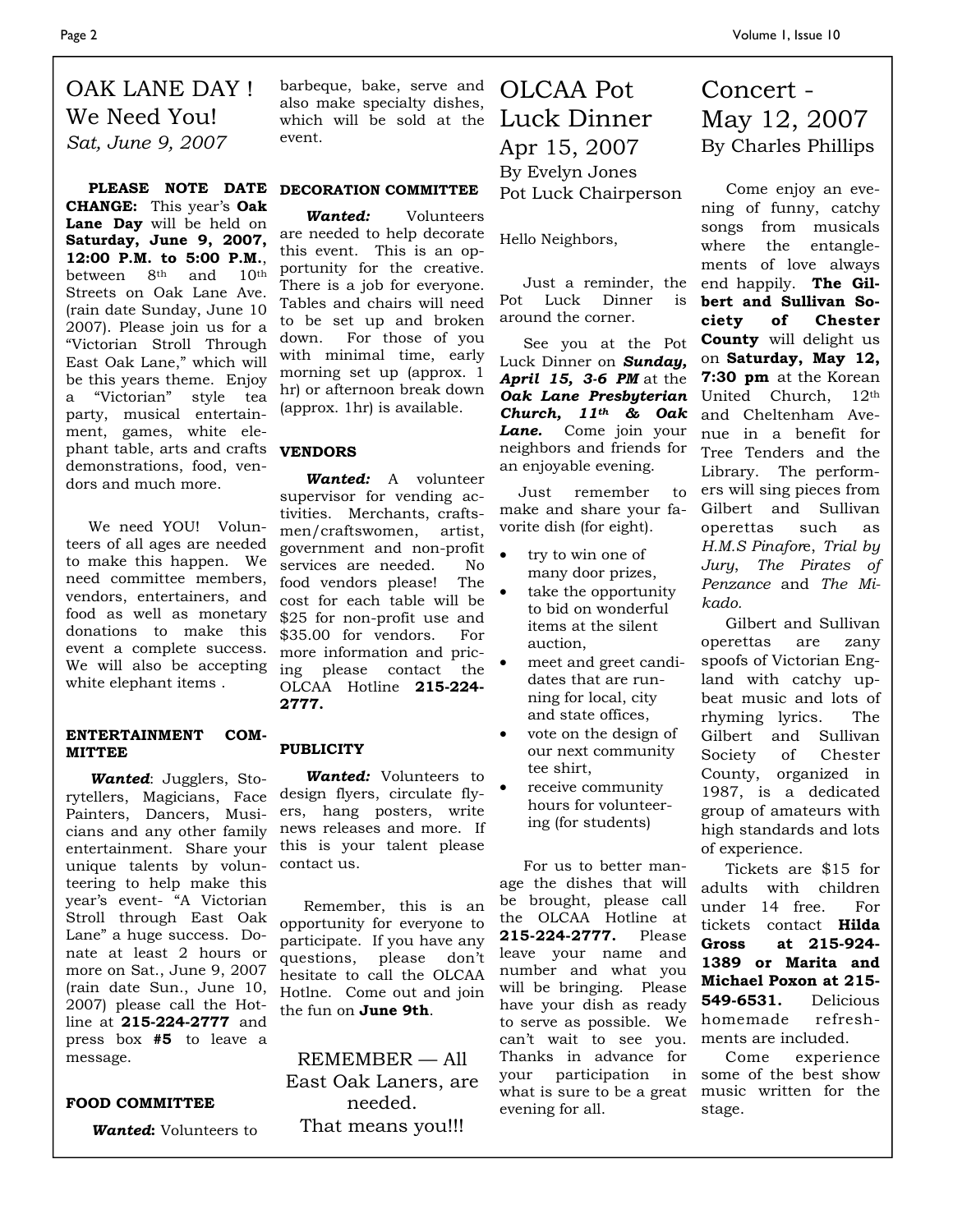### The Beautification Committee By Kelly McShain Tyree

 Neighbor, Anthony Robinson of N. Park Avenue, has been tirelessly committed to cleaning our beautiful islands at Broad & 66th Avenue over the past several months and has donated upwards of 40 hours of community service. He joins a cadre of volunteers such as: Jack Malley, Jim Mac-Gruther, Sally McCabe, Dan Berger, Barbara Wagner, Michael Swann, Richard Stephens, Howard Page, Denise McGiboney, Delores Mangum and Michael Poxon from the Oak Lane Tree Tenders, who have been committed to keeping our newly planted islands and thoroughfares green and beautiful. Thank you to all volunteers!

 Alas! Several of our planters were "removed" from the 66th Avenue bridge. The remaining 7 planters throughout the community have been further secured and planted with winter greenery until the warm weather permits planting the permanent shrubs and annuals. The good news, neighbors have fallen in love with the new additions and are asking for them to be replaced as soon as possible. We would like to expand the beautification efforts and place planters at N. 5th St. and 66th Avenue, and we have several other locations chosen which would soften and beautify our more urban thoroughfares. In order to obtain the fantastic savings we received on our

first order, we need to order an additional 10 planters at the same time. The price for these additions is: \$2,275. If you would like to contribute to this project, please mail your tax deductible donations to *"OLCAA" c/o the Beautification Committee at P.O. BOX 2926 Philadelphia, PA 19126* or leave a message with your contact information on the East Oak Lane Hotline: *215- 224-2777.* 

### Earth Day 2007 Dawn Shellenberger

On **Sunday, April 22, 2007**, the 37th annual observance of Earth Day will be held to increase public awareness of the environment. On this upcoming Earth Day and every other day as we go about our daily lives, we can do much towards helping the environment by taking to heart and acting on three little words -- REDUCE, REUSE and RE-CYCLE. There are many opportunities available to us to prevent or reduce waste and pollution if we will only take them.

 As a congregation, OLPC and its members are already carrying out a number of activities designed to reduce waste and at the same time help others. There are a number of items that we collect at the church for recycling or reuse besides the glass, metal and mixed paper that should be left at curbside for recycling every other week on regular city trash pickup days. These

include plastics, canceled stamps and tabs from beverage cans. Used clothing, books, and household items can also be donated for sale at the Presbyterian Women's Annual Spring Fair in May, the proceeds of which go directly to support church mission activities .

 There is also much that we as families and individuals can do at home, at work or school, and in our community to help protect our environment -- things like conserving water and energy, composting, planting trees, and picking up and disposing of trash properly.

 **On the third Saturday of every month from 9-11 AM**, OLPC's Church and Community Committee collects #1 and #2 plastics for recycling and takes them to the Greater Olney Community Council's collection center in the parking lot of Cousins Supermarket at Mascher & Duncannon Sts. **Spring collection days are April 21, May 19 and June 16, 2007**.

 The Philadelphia Streets Department also has a number of recycling events this Spring that might interest you. Information on these and other City recycling program activities can be obtained from the program's website www.recyclingpays.phila. gov

 **Household Hazardous Waste Collections**  will take place on **Sat., May 5, 9AM to 3PM** at the Streets Department's

Training Center at State Rd. and Ashburner St. in Northeast Philadelphia and on **Saturday, June 9, 9AM to 3 PM** at the Northwest Transfer Station at Domino Lane and Umbria St. in Roxborough. Computer electronics will be accepted at both events.

 **Free, two-hour Recycling through Composting Workshops** will be held on **Wednesday, April 25 at 6:30 PM** at the Falls of Schuylkill Branch of the Free Library at 3501 Midvale Ave. and on **Wed., May 16 at 6:30 PM** at the Logan Branch of the Free Library at 1333 Wagner Ave.

 On **Sat., April 21, 2007**, the Commonwealth of PA Keep PA Beautiful and numerous other public and private organizations will conduct the **4th Annual Great Pennsylvania Cleanup**, a statewide effort to remove litter and trash from roadways, parks, riverbanks and open spaces. Themed **"Let's Pick It Up, PA**," this year's initiative includes a focus on **Litter-Free School Zones**, a new program launched by Keep Pennsylvania Beautiful. To find out about local cleanup events on that day, visit the **Great PA Cleanup** website www.greatpacleanup.org or call their toll-free hotline at **1-888-548-8372**.

 You may also call EPA Region 3's Hotline at **1- 800-438-2474** or the EPA Region 3 Library at **215-814-5254** for info on printed or online environmental resources.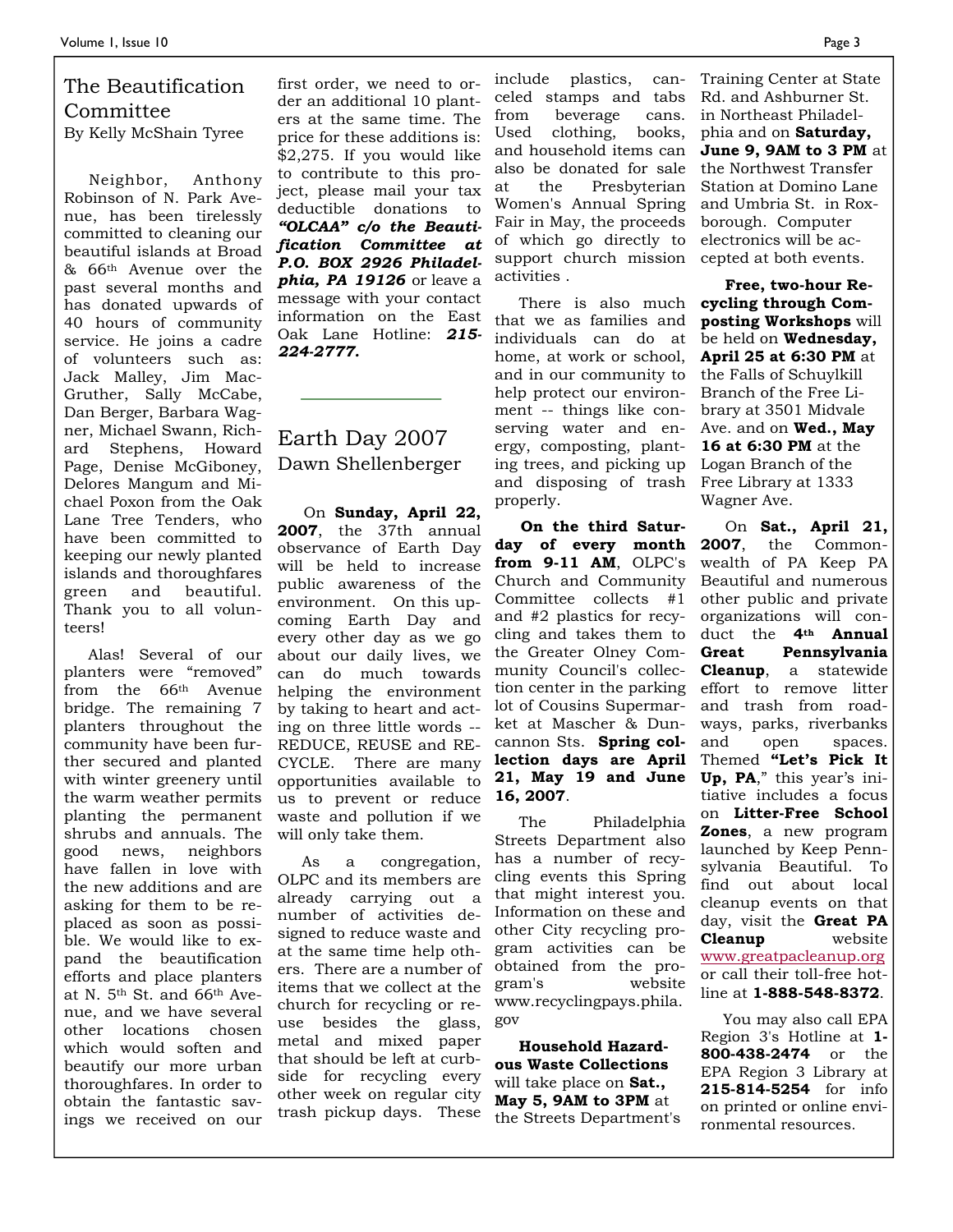### CHUCK CONELLY: AN ARTIST PAINTS EAST OAK LANE

By T Michael Poxon

 Can you imagine the stir that arose when neighbors discovered that a painting exhibition entitled "**East Oak Lane**" was opening in a New York City art gallery?

 On March 8, 2007 New Yorkers could view scenes from Phila's East Oak Lane neighborhood when Chuck Connelly's one man show of his paintings opened at the DFN Gallery in the hot art neighborhood of Chelsea, Manhattan. Chuck Connelly's paintings celebrate Philadelphia's hushed old houses in this unique part of our city. See, www.dfngallery.com and select Chuck Connelly to view some of the pictures. The show is entitled "**East Oak Lane**" and it runs from March 8 to April 7, 2007. (The catalogue can be obtained from Michael Poxon. (215-549-6531) (on behalf of the artist) or the DFN Gallery. In addition, the catalogue is available for viewing on Chuck's own w e b s i t e , www.chuckconnelly.com. I strongly recommend all to purchase their own copy and support the artist. There is also a full page advertisement in the premier art magazine, Art in America, pg 74, March 2007 issue announcing the East Oak Lane show of Chuck Connelly, and an anticipatory preview in the magazine, American Art Collector, March 2007, issue #17, pg 162 in which Mr. Connelly characterizes his adopted East Oak Lane as an amiable "ghost

town" (because it is so quiet, and perhaps because some houses could use a fresh coat of paint.) Look for the article in the Philadelphia Inquirer when it comes out.

 Chuck Connelly's biography is impressive and his resume is listed on the dfn gallery web site. He was a hot item in the 80s and 90s in New York. One of the paintings from his first show was purchased by the Metropolitan Museum of Art. Dr Atkins, of the Atkins diet, became his mentor, and purchased many of his paintings. Richard Price, the Oscar award winning screenwriter of **The Color of Money** and **Rain Man**  chose as his next project a screen play based on the plot twists of Dostoevsky's The Gambler, and adapted to the New York art world. The screen play is loosely based on Chuck Connelly. It was called "**Life Lessons**." It is one of the three stories in the film, **New York Stories**, which came out in 1989. In this film three directors directed three short stories. Martin Scorsese directed Nick Nolte who was playing the Connelly character as a Neo-expressionist painter. There are great shots of Nolte as Mr. Connelly working on a large canvas, in a huge loft space and also scenes of 80s gallery scene. This short story, "**Life Lessons**", includes shots of artworks by Chuck Connelly, Richard Phillips, Judy Pfaff and others seen in a collector's house; (the art collection was advised by Holly Solomon). Chuck Connelly's hands are used for the character

played by Nick Nolte. Also, there is a great close-up of Connelly painting.

 Dean Buck, whose gray two-story carriage house is among the paintings, Marita Krivda Poxon and Michael Poxon, whose brown and red Oak Lane House captured the artist's eye also and Kelly McShain Tyree with her New York actress friends attended the opening night with the artist and his family. Soon the gallery was packed with invited guests, elbow to elbow, all admiring paintings of the houses of East Oak Lane, and a series of paintings of the interior of rare individuals who can the artist's house on 12th street.

 Chuck Connelly moved to East Oak Lane in 1999 and bought a house here next to some artist friends of his. He walks through the quiet streets, as he has no car, and grew to admire the houses. One may have noticed the artist or his model friend walking about on a fine spring day taking pictures of the houses for points of reference. Now all becomes clear. A dedicated artist lives in our community, working every day at his craft, painting images of our homes. Why has he done this? Chuck Connelly enjoyed the Oak Lane Day festivities, the people he met, and the quiet tranquil atmosphere.

 What sort of man is Chuck Connelly? He is originally from Pittsburgh. He attended Tyler School of Art in Philadelphia then moved up to New York City where he lived for about twenty years before returning to East Oak Lane. He is a tall, affable, gentle genius, much like the stage persona of Nick Nolte, troubled from time to time by the drink, capable of critiquing a friend

or stranger to the point of estrangement, a keen observer of human nature and his surroundings, jealous of his privacy, intolerant of nonproductive roommates, and steeled with an impish sense of humor and positive personality that carries him along. He has an eye for the beautiful ladies, and although he is divorced from his beautiful Parisian wife, she appeared at the opening of his East Oak Lane solo show at the DFN Gallery on March 8th. He is one of those support himself with his art, and he is successful at what he does. The subject matter of his paintings varies. At one point he found it profitable to paint portraits of Rapper Artists, until he was overtaken by others with a different point of view. He will work on commissions, and has painted a Philadelphia society lady and several pets. The mythical characters of his dreams have been reproduced on canvas. The paintings keep coming even if he has no commission. His paintings of houses on 13th, 12th, 68th Ave, 69th Ave, and Oak Lane mark an important point in the history of East Oak Lane. Will they encourage other artists to move into the community? Or will speculators buy up the grand old homes and flip them after minimal renovation? Will neighbors be encouraged to repaint, restore and rehabilitate their own homes this summer? Walk quietly down our tree-lined lanes and you may find yourself nodding to a famous painter out for a stroll.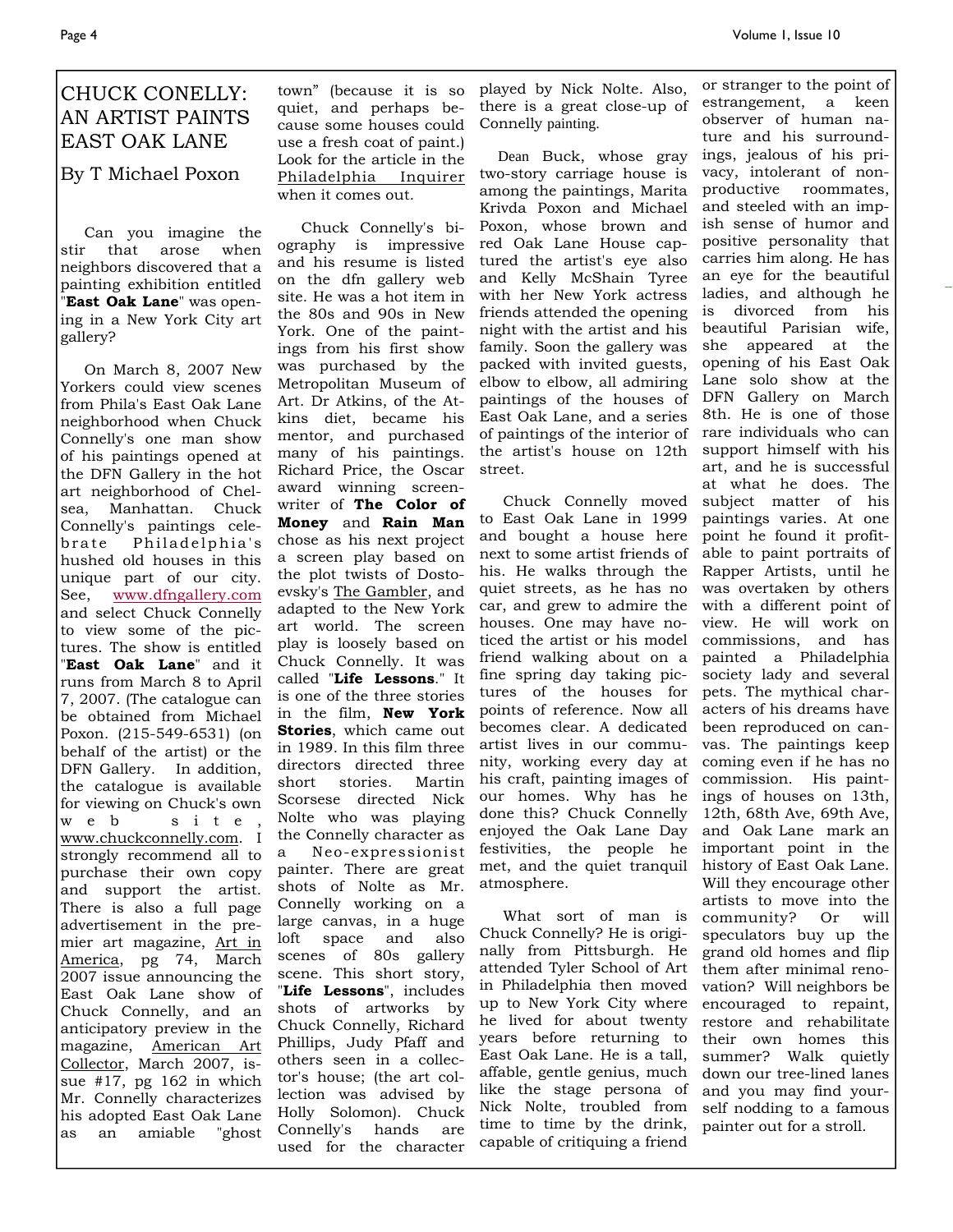Volume 1, Issue 10 Page 5

### Friends of Oak Lane Library By P. Michael Poxon President

 The Friends of the Oak Lane Library is the co-sponsor of an upcoming cultural event. Along with East Oak Lane Tree Tenders, a concert will be given the evening of **May 12th, 2007** at the Korean United Presbyterian Church.

 Shirley Philips is looking for volunteers to assist with our *Summer Reading Program for Kids.* This year we hope to have a reading list to assist kids in selecting good books for summer reading.

 Marita K. Poxon intends to lead a book discussion on the One Book One Philadelphia selection:

Carlos Eire. Waiting for Snow in Havana**.** 2003

**Wednesday April 25th,**  2007, 7 PM Community Room. Oak Lane Library.

Join our lively discussion & meet your neighbors

 The next regular meeting of the Friends of the Free Library will be **Wednesday April 18th, 2007** and our May meeting will be **Wednesday May 16th at 7 PM**.

News from Urban Forest By Charles Phillips



 **Oak Lane Tree Tenders is taking orders for trees until April 17** for fall planting. Call 215- 924-1722. \$40 per tree for homeowners (including planting!) (businesses \$75) for a tree worth \$300 to \$500. (including planting!)

(businesses \$75) for a tree worth \$300 to \$500. ľ

 **Next meeting** - **April 12** at Rich and Juanita Stephens 6303 N. Camac, **7:30 pm.**

 **Tree planting Saturday April 14**, 8:45am (rain date April 15, 1pm) 6605 Lawnton Avenue.

 Oak Lane Tree Tenders, a committee of OL-CAA, 6605 Lawnton Ave. 19126 215-924-1722

### Increase Your Real Estate 10%

 Perhaps you and your family would enjoy more trees. They're beautiful! They scrub carbon dioxide from the air, exchanging it for oxygen. They filter the air, absorb water and sounds, shade and cool the house. They add 10% to the value of your house. They are a very low cost upgrade with relatively low maintenance.

 Do this for yourself. go across the street and look at your house. Is it bare, undressed? Or do you have trees that will

shade it, dress it up when the leaves come out? Now go inside and look out to the street. If you would you like to see less of the street, plant a tree or trees. Look out to the backyard, too.

 This is a great time —trees are available inexpensively—planted! **Oak Lane Tree Tenders is taking orders for trees until April 17** for fall planting. Call 215-924-1722. \$40 per tree for homeowners (including planting!) (businesses \$75) for a tree worth \$300 to<br>\$500. This is made This is made possible through Tree-Vitalize, a program of the PA Dept of Conservation and Natural Resources, private funders, and the volunteer labor of your neighbors.

 For a tree for the back yard (you buy and plant it) there is a 25% rebate up to \$25 offered by TreeVitalize. Coupons are available at the Oak Lane Library or by calling 215-924- 1722.

| <b>Castle Wallpaper &amp; Blinds</b>              |                                 |
|---------------------------------------------------|---------------------------------|
| WE COORDINATE YOUR WALLPAPER & BLINDS             |                                 |
| <b>Quality &amp; Service At Discount Prices</b>   |                                 |
| Paper Hangers Available                           |                                 |
| 215-332-9300                                      | <b>SEE OUR</b><br><b>COUPON</b> |
| <b>Free Decorating Services</b>                   |                                 |
| <b>Custom Blinds &amp; We Install</b>             |                                 |
| $9:30-5:00$ – W $9:30-8:00$ – SAT 10-4:00<br>M-F  |                                 |
| New Location: 8735 Frankford Avenue, Philadelphia |                                 |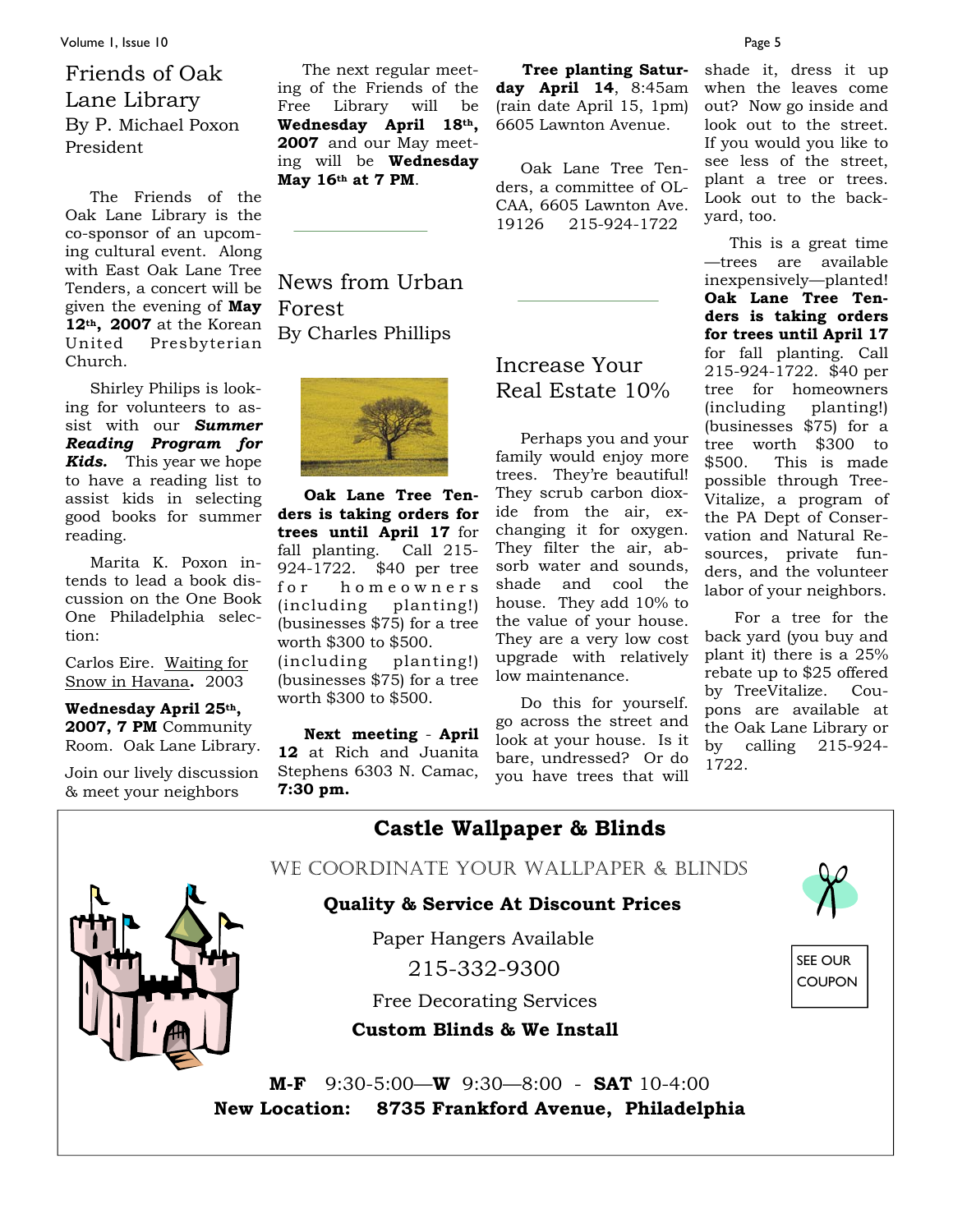### THE PRESERVATION & REPAIR OF STAINED GLASS WINDOWS By Marita K. Poxon, MS Historic Preservation Committee

 My old Victorian Home built in 1888 has a pair of exquisite stained glass windows which I have been told are from the studio of Tiffany – meaning they were crafted by a stained glass maker who studied in the New York studio of Tiffany, the famous American stained glass maker. When I moved back into my former family home, these windows were beginning to show serious signs of deterioration. I noticed that one of my windows' stained glass panels was bulging and the lead bracing attached by tie-wires to the frame was disconnecting. I had heard a story that one day a former neighbor of my family came down her front stairs to find that one of her exquisite stained glass windows had fallen out and smashed to the point where it was destroyed. I knew that I did not want my windows to fall out one day and be destroyed. My husband located a fabulous woman stained glass artist, Emily Selvin, at an open gallery day at her Spring Garden Street art studio. Emily came to look at our windows, took on the job of restoration and in the process fell in love with our 1880s bejeweled windows in the great floral tradition of the Tiffany Glass Company. The saga of having our windows restored by this creative artist has made me under-

stand that so many of the great Victorian homes in East Oak Lane have stained glass windows. There are many of our homes whose windows need restoration or they will face the sad fate of my neighbor's windows.

 In doing some reading about the preservation and repair of stained and leaded glass, I learned something really important for East Oak Laners & their Victorian era homes. Much American stained glass installed at the heyday of Victorian Stained Glass making has passed or will approach very soon its 100th anniversary. This is important information for all East Oak Laners with stained glass windows. The windows in our home had never been properly repaired in the sixty years my family owned our home. Stained and leaded glass in windows, transoms, and other elements of historic buildings has got to be repaired every 100 years or it can selfdestruct. Ms. Selvin along with a team of skilled craftspeople removed our stained glass windows from their original wooden windows, crated them, and began the 6 months long process of restoration. They were reinstalled without a single "jewel" being damaged. A "jewel" is a rock-like piece of stained glass of which there are many hundreds decorating the surface of our windows. They are the glory of our Victorian home and I suspect many more windows in

same happy ending story. They need to be repaired and shined up to reflect the glory of each one of their homes. Here are a few facts I learned on preservation web site about Historic Stained and Leaded Glass:

America's glass industry boomed during the second half of the 19th Century. The 60 years between 1870-1930 were the high point for stained glass in the US.

#### *Signatures:* Many glass studios affixed signature plates to their work. They are often at the lower right hand corner and can help date the window.

#### *Stylistic Elements:*

The style of a window may point to the architectural style of the building - Arts & Crafts, Art Nouveau, Prairie School etc. The imagery, flowers and figures may establish an

East Oak Lane need the historical context for the windows.

> *Glass:* For windows, glass with bold, deep colors along with jewels, drapery glass and rippled glass is typical of Victorian glass until 1905. Leaded beveled plate glass was popular from 1890-1920.

 If you desire to learn more about stained glass, you can read more at:

http://www.cr.nps.gov/ hps/tps/brief33.htm

To view restorations and work done by Emily Selvin go to her website:

www.selvinglass.com

I hope this Fairy Tale ending for our Victorian stained glass windows inspires other East Oak Laners to restore the great glory of their homes. When the daylight shines through these windows, their great, restored beauty will make you marvel at the extraordinary talent of past American glass artists.

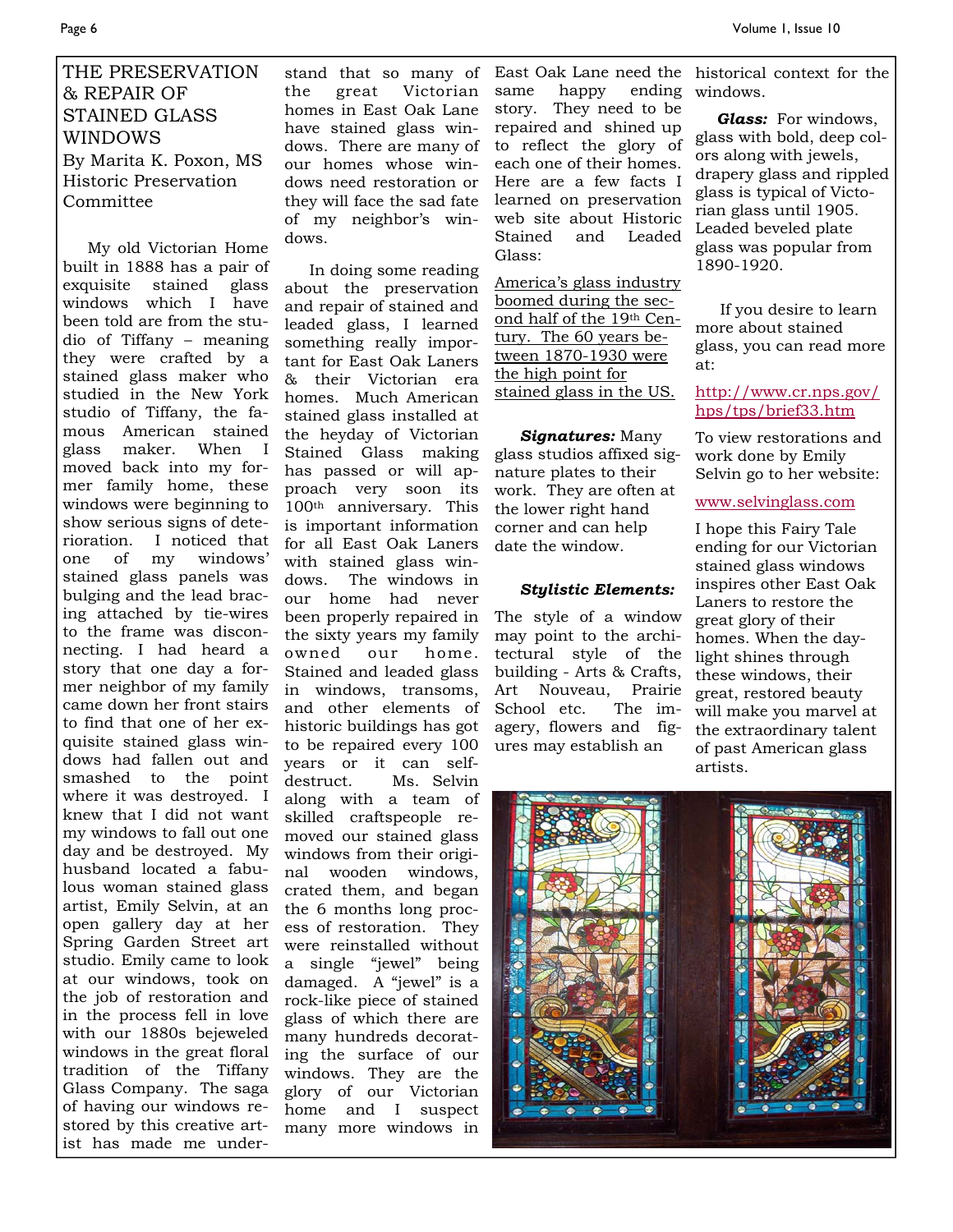

#### Concerned Neighbor

 Greetings neighbors, I write with all due respect, concern and love. There are many good things happening in our neighborhood and I am proud to say I live in East Oak Lane! I'm sure you're equally proud of your accomplishments and being part of East Oak Lane. In fact, this is one of the most prominent neighborhoods in Philadelphia. Let me add, there are a lot of wonderful East Oak Lane citizens trying to maintain and raise the stature of our neighborhood. Many wonderful Philadelphians are and have been a part of our neighborhood….

 Unfortunately, as in all families, neighborhoods and communities we have young members drifting astray. That being said, one nice day in February I saw five of our young men standing on the corner smoking pot or crack in broad daylight. I also saw graffiti spray painted on the tree right outside my house and fire hydrant on my corner, as well as Chinese Restaurant wall. I asked a few young men about the spray painting and they assured me the would tell the perpetrators not to do it again.

 Then I saw three young men smoking pot or crack on the corner. Shortly thereafter a fourth young man drove up and joined them. Although standing on the corner is a nuisance they were not loud or destructive. About 15 minutes later kids under 12 came by with an older young man. Then one of the young men did the unthinkable in passing the pot or crack to what looked to be a 10 yrs old girl for a drag. At this point I went out and told them their actions were unacceptable & a disgrace

So why am I writing:

- I would like the residents of the community actively involved with their young family members. No longer is this someone else's news or reality.
- All property owners & renters **join OLCAA**.
- I want community members talking to young men standing on corners smoking drugs and tell them that they and we worked hard to create a better life in this community and we don't let the community streets turned into a drug war zone.
- I want neighbors advising parents when they see their young men and children behaving poorly in the street.
- Also talk to them, stop turning a blind eye to their activities. They are good, just a little off course and they will respect you helping them back on course.
- When necessary call 911,get the number of person answering the call and report the crime. Finally, become a Block Rep and/or join EOL Town Watch.

### Spring into Action (Cont'd)

change, but we don't know the faces behind the work, nor perhaps the depth of community involvement and interest.

 Now that Spring has arrived, we can step outside of our homes once again, say hello to one another and acknowledge and celebrate one another's journeys and successes at the wonderful neighborhood events occurring over the next several months*: 'The Potluck ,' the 'Gilbert and Sullivan Spring Concert,' the 'General Meeting and Elections,' and 'Oak Lane Day!'* 

 We are asking, of course, for your involvement: whether baking a cake or donating a basket to raffle at the Potluck, purchasing a concert ticket to support our Library and Tree Tenders, volunteering for and attending Oak Lane Day, or running for the board and voting at the elections. Let's be supportive!



Cell: 215-327-0394 · Bus: 215-425-2200 · Fax: 215-425-6100 mellehamilton@hotmail.com<br>1080 N. Delaware Ave., Suite 200, Philadelphia, PA 19125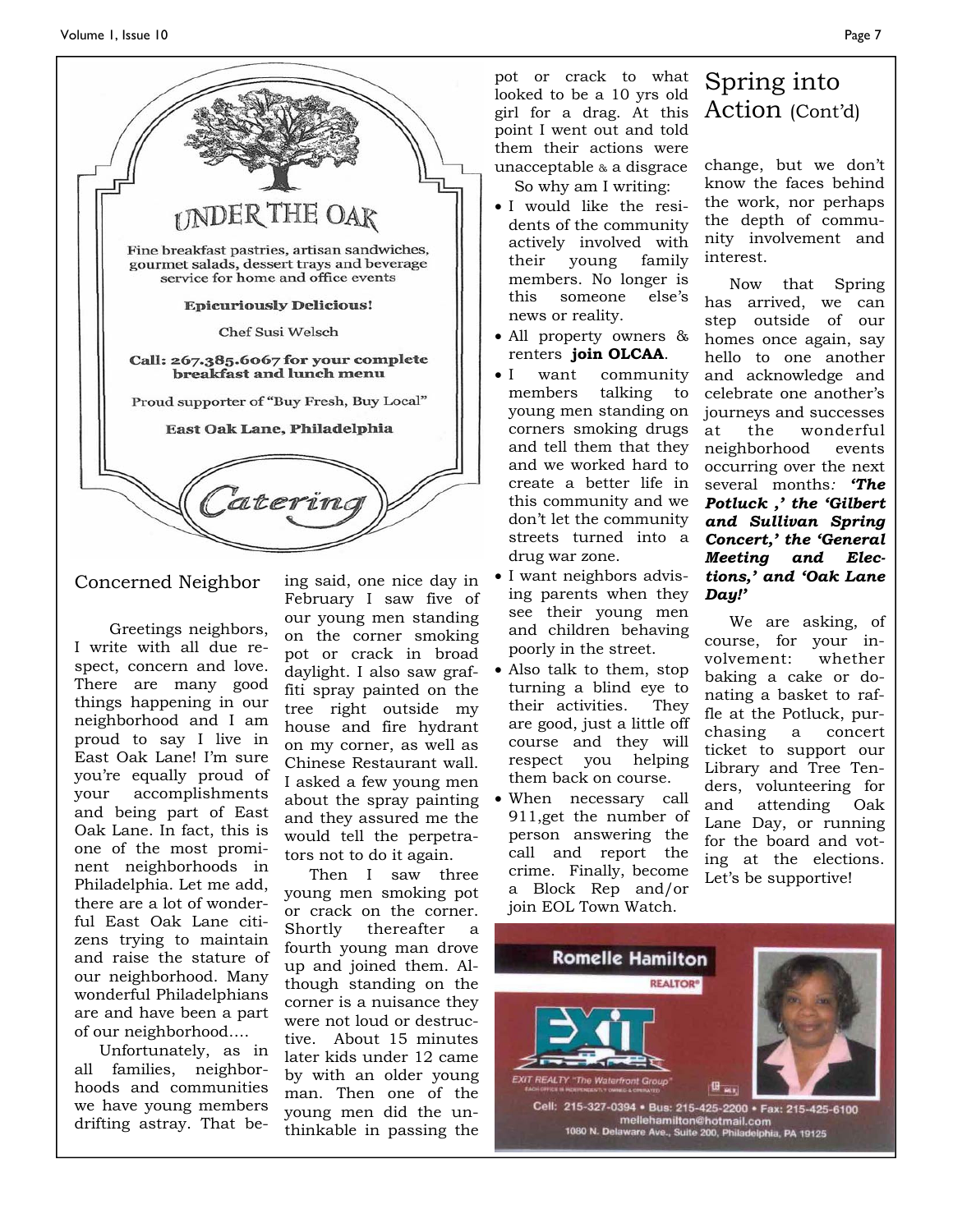| OAK LANE COMMUNITY ACTION ASSOCIATION (OLCAA)<br><b>MEMBERSHIP FORM</b>                                                                                                                                                                              | Date Mailed: National Property of the Mail of the Mail of the Mail of the Mail of the Mail of the Mail of the M                                                                                                                              |                           |
|------------------------------------------------------------------------------------------------------------------------------------------------------------------------------------------------------------------------------------------------------|----------------------------------------------------------------------------------------------------------------------------------------------------------------------------------------------------------------------------------------------|---------------------------|
| (Full Membership for residents of, or own businesses located in, East Oak Lane;<br>and will receive a free subscription to OLCAA's bimonthly newsletter.)                                                                                            | $\Box$ New member<br>$\Box$ Renewal                                                                                                                                                                                                          |                           |
| Choose a membership category:<br>$\Box$ Individual<br>\$15<br>\$25<br>$\Box$ Family<br>$\Box$ Student<br>\$6<br>$\sqrt{6}$<br>$\Box$ Senior (65+)<br>$\Box$ Business/Organization \$50<br>□ Associate Non-Resident \$25                              | <b>Please call the Communications</b><br>Committee to place an AD<br>215-224-2777<br>Option #2<br>LANE COMM<br>I would like more information on                                                                                              |                           |
| I/We wish to make an additional contribution of:<br>$\square$ \$50-99<br>(Willow Club)<br>(Maple Club)<br>□ \$100-499<br>$\frac{1}{2}$<br>$\frac{1}{2}$<br>$\square$ \$500+<br>(Oak Club)<br>$\frac{1}{2}$<br>$\Box$ Other<br>Total amount enclosed: | <b>Committees of OLCAA:</b><br>$\Box$ Beautification<br>$\Box$ Civic Action<br>$\Box$ Communications<br>□ Education & Culture<br>□ Historic Preservation<br>$\Box$ Hospitality & Membership<br>□ Housing & Zoning<br>□ Oak Lane Tree Tenders | <b>ACTION ASSOCIATION</b> |
|                                                                                                                                                                                                                                                      | □ Town Watch                                                                                                                                                                                                                                 |                           |
| <u>Divided and Solid Contributing</u> to OLCAA<br><b>Phone:</b> Email: Email: Email: Donations are tax-deductible                                                                                                                                    |                                                                                                                                                                                                                                              |                           |
| Make checks payable to: Oak Lane Community Action Assn.<br>Mail to: OLCAA P.O. Box 2926<br>Phila., PA 19126<br>Web site: at: www.eastoaklane.org<br>Contact us at: 215-224-2777                                                                      |                                                                                                                                                                                                                                              |                           |
| $\mathfrak{G}$<br>C<br>Graham-Cummings Real Estate<br>6043 N. 5th Street<br>215-424-8411<br>Serving all of Phila, Bucks, Montgomery Counties<br>Visit our Website: www.Graham-Cummings.com                                                           | MCNAMARA<br>MASONRY RESTORATION, INC.                                                                                                                                                                                                        |                           |
| =========================<br><b>NED GRAHAM-FRANK CUMMINGS</b>                                                                                                                                                                                        | <b>MCNAMARA</b>                                                                                                                                                                                                                              |                           |
| For <b>ALL</b> your Real Estate needs!<br>LIST NOW ACTION NOW!                                                                                                                                                                                       | <b>MASONRY RESTORATION, INC.</b><br>Chimneys Rebuilt • Repaired • Relined                                                                                                                                                                    |                           |
| Appraisals<br>Buying/Selling<br>Notary Public<br>Mortgages                                                                                                                                                                                           | <b>CHRIS MCNAMARA</b><br>215-887-8883 • Fax 215-887-0002<br>To view our workmanship, visit us at                                                                                                                                             |                           |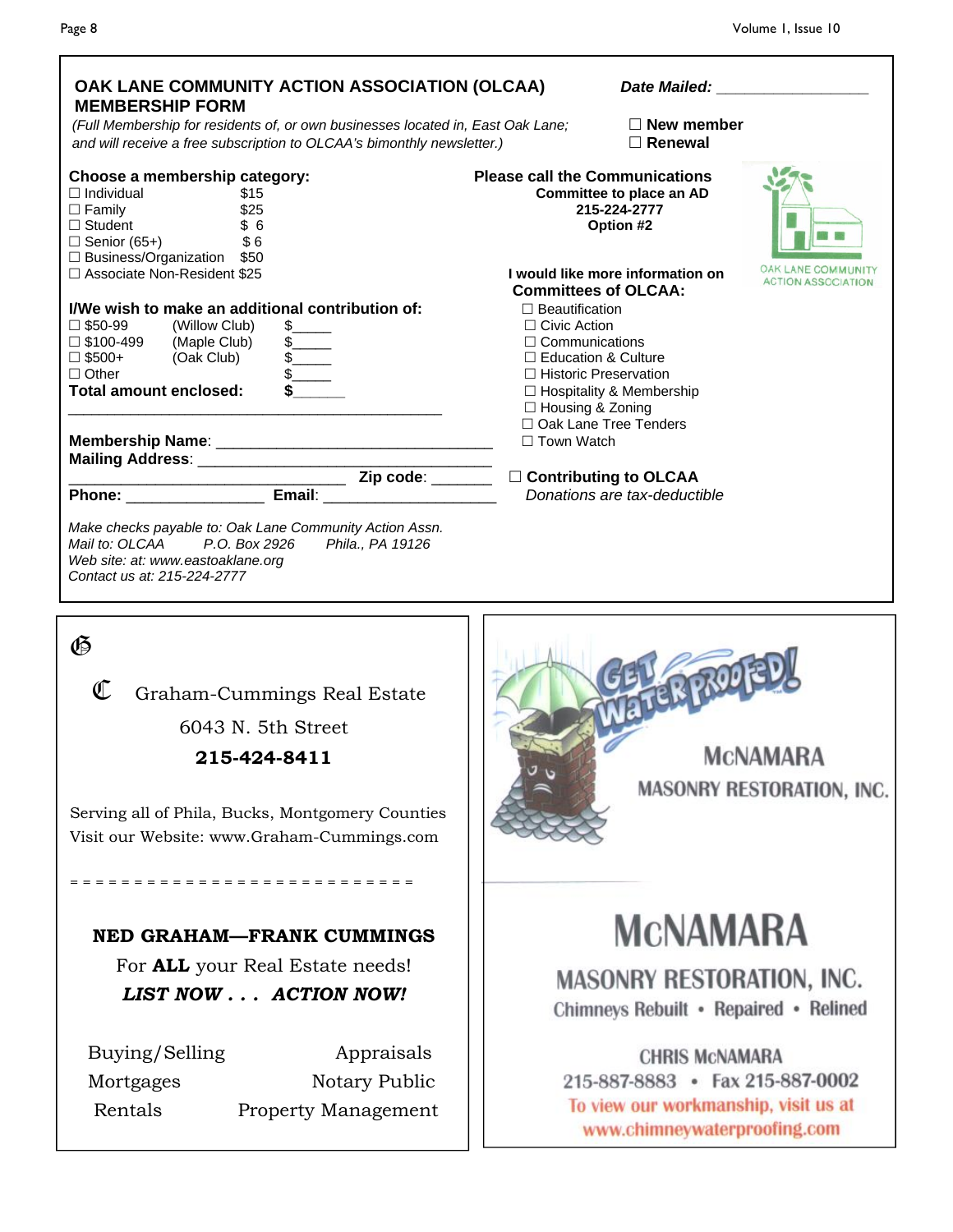### Poor Bessie's Al-

manac (Things you should know about Oak Lane) By Janet McShain

Grandmom seemed to get through the winter, planning garden and sewing her Easter clothes. She didn't complain- just enjoyed the winter through her big glass windows. Heat was not a problem, and she had plenty of canned foods and evaporated milk. I'm writing this the last week of winter, enjoying and watching the first birds of spring getting ready for their nesting, pulling worms from under the compost surroundings of each tree. I've been raking leaves from the daffodils, tulips and crocuses and enjoying every minute of this first 70 degree day.

seem to have been on hold. tree. I'm reminded of the preparation William Penn and friends had to make for their long voyage over here. Richard Townsend, the first purchaser of land in Pennsylvania, was Penn's personal friend. He was born in 1645, married Ann Hutchins in 1677, had one baby in 1678 (who died shortly after while in London- the year Pennsylvania was granted to Penn), had another baby, Hannah, in 1680 who came with them on the ship "Welcome" along with William Penn. The voyage had lasted two months, starting July 16, 1682, and arriving at Upland on August 28, 1682. Five days later while anchored, his son James was born on September 2,

I'm sure the Townsend's in East Oak Lane. were grateful to be here for that birth- and after 31 persons had been lost at Bessie sea due to smallpox.

Birth is in the air and Country Town." There's at Oxford Presbyterian hope for longer days and ing a deer after it had been  $Aves$ . **1-3 PM** for developing plans that surprised and ran into a settled in our East Oak rian Church Events Lane is near conjecture, but his father built the first mill near the Post Office at Broad & Godfrey by 1683. Now, if I know what it's like with a young family, you build the nest first before the babies come. In their case, I bet that was the first thing on their agendato get a dry place for those two young children. There's log house, but where in before going to the Sancturelation to the mill, I do not ary for the **worship service**  know. I do know that Rich-**at 7:30 PM.** ard Townsend had plenty of food to feed his young **April 6th -***GOOD FRIDAY*  family here in this "Green

> My freezer is stocked **HUNT** —All youth are invited the birds are aware and **lawn (weather permitting)**  thankful, or do they just **at 10 AM**. The Church Sunhear the worms wiggling, smell the sunflower seeds and figure just another bug filled warm day. Thankfully, that first hopeful, energetic and faith filled young Townsend family vive that first winter to OLPC at **11:00 AM**  help build on their dream send family survived well, *Annual May Fair* to be held he was a Quaker Preacher at Oak Lane Presbyterian who lived until 1731, his Church on **Saturday, May** dren. We thank you for wife 1732. He had three *12th from 9 AM – 5 PM.*

> 1682, so I suppose you more children and 5 out of could say he's the first 6 children lived to be mar-Lane Cultural Arts Pro-

When the Townsend's Oak Lane Presbyte-



sandwiches) before

*April 8th***—***EASTER EGG*  forward to serving and fellowshipping with members and guests. Please come and celebrate with us on this glorious, resurrected day.

there's a great relief and also a story of his captur-Church (Stenton & Gowen Baker, Theresa Purnell, Pennsylvania born and the ried. And so begins just gram, we would like to "youngest East Oak Laner." another promising spring thank all the participants a picture of Townsend's invited to start the evening would not be complete first house, a low one-story in the **Social Room at 6 PM** without thanking the wonwith food, I only have to go to OLPC's annual Easter Knight. Our sincere appreto the supermarket for my celebration. A continental ciation goes out to Rev. milk, however, I'm sitting breakfast will be served at Alonzo Johnson, Jaymin here grateful I got through **9:30 AM**. Then there will be DeShield, Gerry Shamthe winter. I'm wondering if an **Easter Egg Hunt on the**  baugh, Wrenton Wright, came to our old East Oak *April 8th—EASTER SUN-*tions: Charlie & Shirley Lane and were able to sur-*DAY* WORSHIP SERVICE at Phillips, Ruth Ezekiel and of William Penn. The Town-Mark your calendars for the and needed to continue **April 5th -***MAUNDY THURS-*Billy Atkerson, Joann M. DAY: EVENING MEAL AND Dent for her hard work and WORSHIP SERVICE—The her wonderful slide presenwomen of Oak Lane will tation, and we thank Conserve a light meal (soup and gresswoman Marian Tasco Maundy Thursday worship program and to give us enservice at OLPC. You are couraging words. Our job JOINT WORSHIP SERVICE program. Our volunteers in day School Staff is looking Committee, The Christian On behalf of the Oak and supporters for a wonderful day of celebration. A special thanks to the Boy Scouts, OLCAA, The Oak Lane Firehouse, God's Community Choir, The Oak Lane Cultural Arts African Drummers and Dancers, Kim Smith, Melvin Booker, Helen Hampton, Beverly Woods, E. J. Lankford, Pam Moore, the for dropping by to see our derful volunteers who prepared and served the chicken dinners and were instrumental in raising \$1,010 for our orchestral program. Our volunteers in the kitchen were: Miriam Myra Houston, Angela Millwood, Charlene Clark, Smith, Bernice Nicole Atkerson-Allegra Muncha, The Church and Community Education Committee and the Oak Lane Presbyterian Church for their continuous support. Others showed their support by making monetary dona-Mary Plummer; your gifts are greatly appreciated this wonderful culturally rich program for our chil-

**Continued on Pg. 12**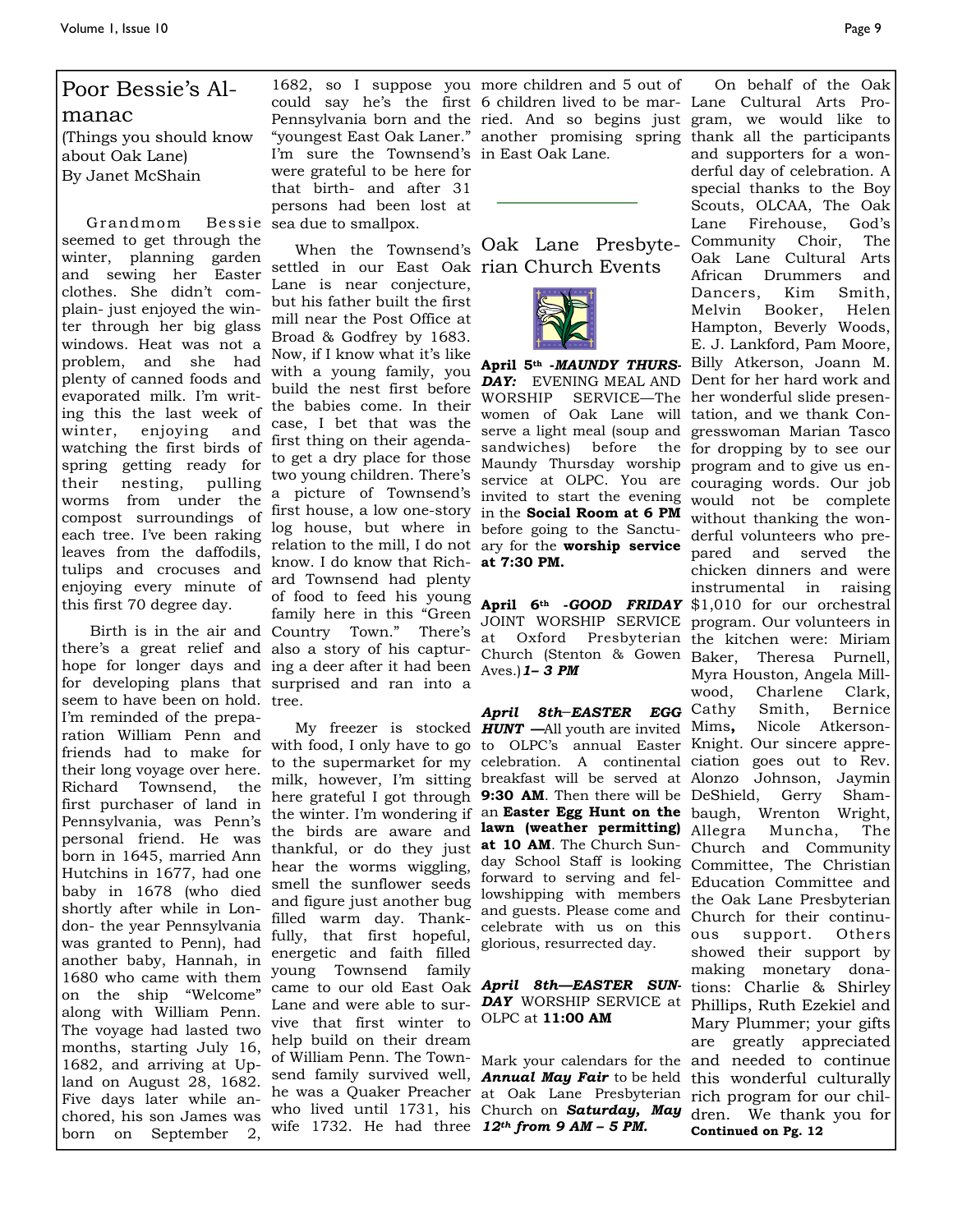



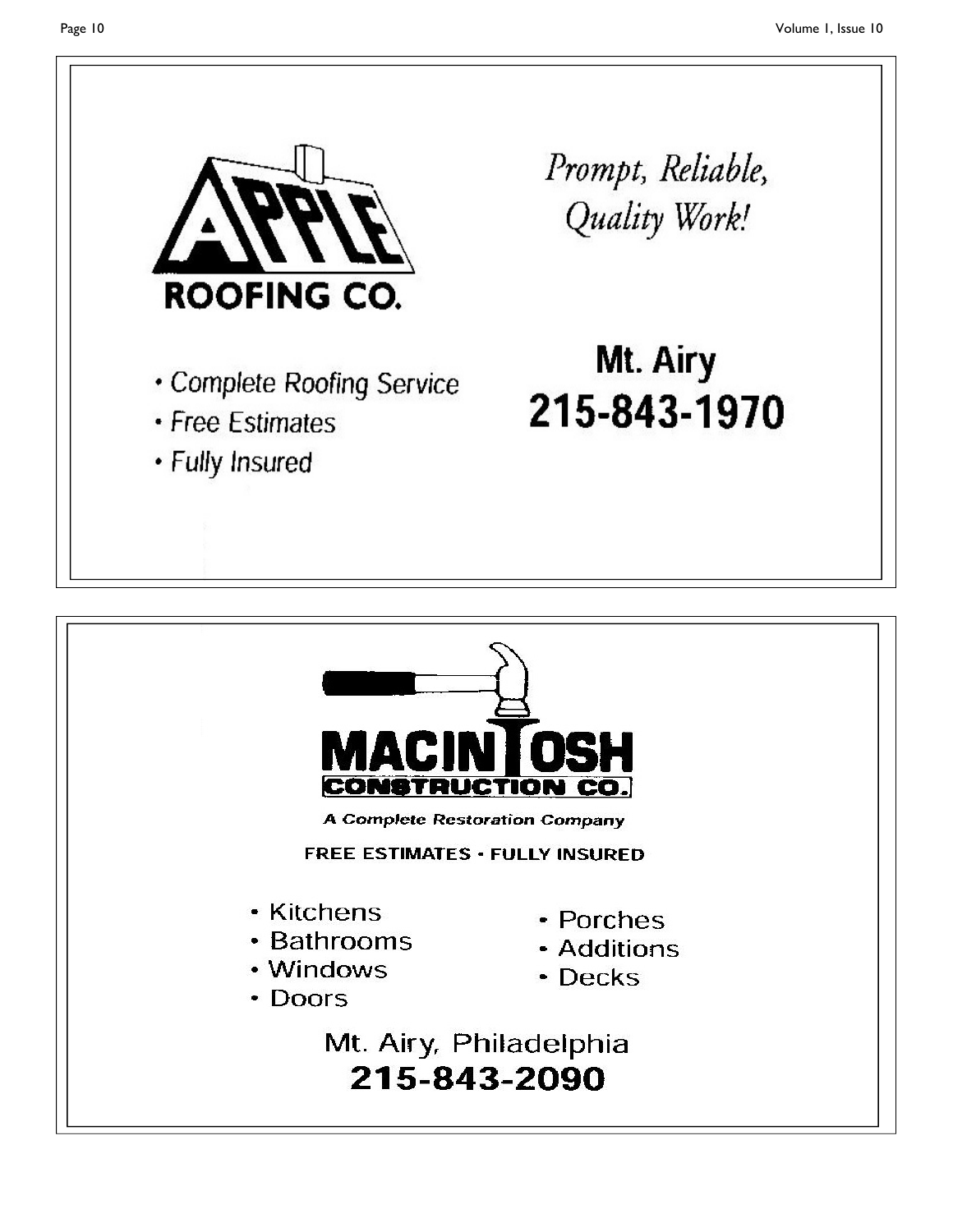

where we put the "special" in your event

#### **LOOKING FOR A PLACE TO HOST YOUR NEXT EVENT?**

**The Event Place** is a multipurpose venue that offers a wonderful setting for hosting

various types of special events and celebrated occasions including: Birthday Parties,

Receptions, Intimate Weddings, Social Affairs, Corporate Events, Club and Organizational Gatherings, Art

Exhibitions, Book Signings, Educational Workshops, Seminars, Networking Events and much, much, more…..

For more information, contact us at:

#### **The Event Place**

723 Oak Lane Avenue Philadelphia, PA 19126 215.549.4045 Website: www.theeventplace.net

| Friends of the Oak Lane Branch                                                                                                            |  |  |  |  |
|-------------------------------------------------------------------------------------------------------------------------------------------|--|--|--|--|
| of the Free Library of Philadelphia Membership Form                                                                                       |  |  |  |  |
| $c$ /o Joanne Balitzky, 6342 N. 6 <sup>th</sup> St., Phila, PA 19126                                                                      |  |  |  |  |
| Membership $\Box$ New $\Box$ Renewal                                                                                                      |  |  |  |  |
| $\Box$ Individual \$10.00 $\Box$ Family \$12.00 $\Box$ Senior/Student \$7.00 $\Box$ Patron \$25.00<br>$\Box$ Business/Institution \$50.00 |  |  |  |  |
| □ Additional Contribution Amount: Total Amount: ________________________________                                                          |  |  |  |  |
|                                                                                                                                           |  |  |  |  |
|                                                                                                                                           |  |  |  |  |
|                                                                                                                                           |  |  |  |  |
| If you have any questions please contact:                                                                                                 |  |  |  |  |
| Complete form and return with your check payable to Friends of Oak Lane Library<br>Joanne Balitzky - Membership                           |  |  |  |  |
| 6342 N. 6 <sup>th</sup> Street Philadelphia, PA 19126                                                                                     |  |  |  |  |
|                                                                                                                                           |  |  |  |  |